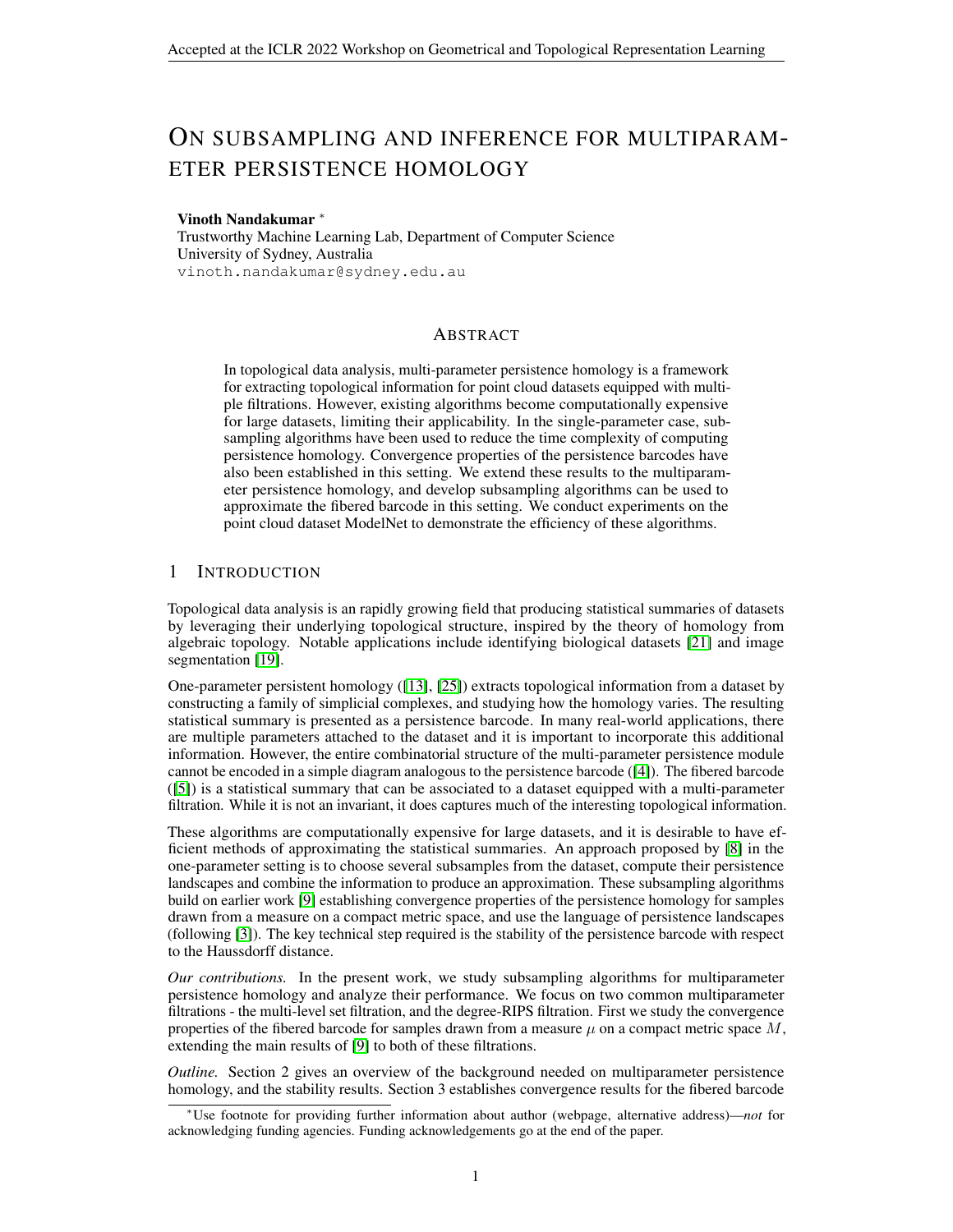of finite samples drawn from a measure on a compact metric space, with respect to the matching distance. Section 4 presents the subsampling algorithms, and analyzes their theoretical performance. Section 5 provides experimental results on a synthetic dataset, and on the point cloud dataset ModelNet. All proofs are given in the Appendix.

# 2 BACKGROUND MATERIAL

This section introduces the notations that will be used throughout the paper, and gives an expository overview of the results about persistence homology that will be needed. None of the results in this section are new.

Let M be a finite metric space. In this paper we focus on two-parameter persistence homology using the language of bi-filtered simplicial complexes. A bi-filtered simplicial complex built on M is a family of simplicial complexes  $\{K_{s,t}\}_{s,t\geq 0}$ , equipped with inclusions  $K_{s,t}\to K_{s',t'}$  if  $s\leq s'$ and  $t \leq t'$  (these inclusions satisfy the natural compatibilities). First we recall the definition of the fibered barcode for multi-parameter filtrations, following Section 1.5 of [\[20\]](#page-4-7) (see Appendix [A](#page-5-2) for an exposition of persistence barcodes in the single-parameter setting).

**Definition 2.1.** Let L be the space of all affine lines in  $\mathbb{R}^2$  with non-negative slope. Given  $L \in \mathcal{L}$ *with equation*  $y = l_1x + l_2$ *, define* 

$$
K_{s,L} := K_{s,l_1s+l_2}
$$

*Denote by*  $\beta_L(K)$  *the persistence barcode of the filtered simplicial complex*  $\{K_{s,L}\}_{s>0}$ *. The fibered barcode*  $\beta(K)$  *is the function with domain*  $\mathcal L$  *that sends*  $L$  *to*  $\beta_L(K)$ *.* 

Now recall the following of the matching distance between two fibered barcodes, following [\[5\]](#page-4-3) (see also Section 3 of [\[16\]](#page-4-8)):

**Definition 2.2.** *Given two fibered barcodes*  $\beta_1$  *and*  $\beta_2$ *, the matching distance*  $d_M(\beta_1, \beta_2)$  *between them is defined as follows (here*  $L \in \mathcal{L}$  *as above, and*  $w(l)$  *is its "weight"):* 

$$
w(L) = \frac{1}{\sqrt{1 + \max(l_1, \frac{1}{l_1})^2}}
$$

$$
d_M(\beta_1, \beta_2) := \sup_{L \in \mathcal{L}} w(L) d_b(\beta_{1,L}, \beta_{2,L})
$$

We now define a multi-level set filtration as follows. Our input datum consists of a finite metric space **M** with distance function  $d_M : M \times M \to \mathbb{R}$ , and a continuous functional  $f : M \to \mathbb{R}$ .

**Definition 2.3.** We define a two-parameter filtration as follows. Given a finite subset  $U \subset M$ , let the Vietoris-Rips complex  $\pmb{Rips}^f_{\alpha,\beta}(U)$  consist of all simplicies  $[x_1,\cdots,x_k]$  such that  $d_M(x_i,x_j)\leq\alpha$ *and*  $f(x_i) \leq \beta$  *for all*  $1 \leq i, j \leq k$ *. Let*  $\beta_f(M)$  *denote its fibered barcode.* 

Given two subsets  $M_1, M_2$  of **M**, recall that the Haussdorff distance can be defined as follows. These definitions can be extended to compact metric spaces M; see Appendix A for more details.

$$
d_H(M_1, M_2) = \max\{\sup_{m_1 \in M_1} \inf_{m_2 \in M_2} d(m_1, m_2),
$$
  
sup 
$$
\sup_{m_2 \in M_2} \inf_{m_1 \in M_1} d(m_1, m_2)\}
$$

# <span id="page-1-0"></span>3 SUBSAMPLING ALGORITHMS FOR TWO-PARAMETER PERSISTENCE HOMOLOGY

In this section we present algorithms for approximating the fibered barcode by subsampling. We are primarily interested in the following scenario: suppose we have a dataset  $X$  consisting of N points, and we seek to compute its fibered barcode. Computing it precisely is often infeasible when  $N$  is large, so instead we proceed by drawing smaller subsamples. We present two algorithms for subsampling, extending the techniques from [\[8\]](#page-4-4) in the single-parameter setting.

Keeping the notation from the previous section, we now describe two algorithms for approximating the fibered barcode  $\beta_f(\mathbb{X})$  obtained from a finite dataset X, and a function  $f : \mathbb{X} \to \mathbb{R}$ . Algorithm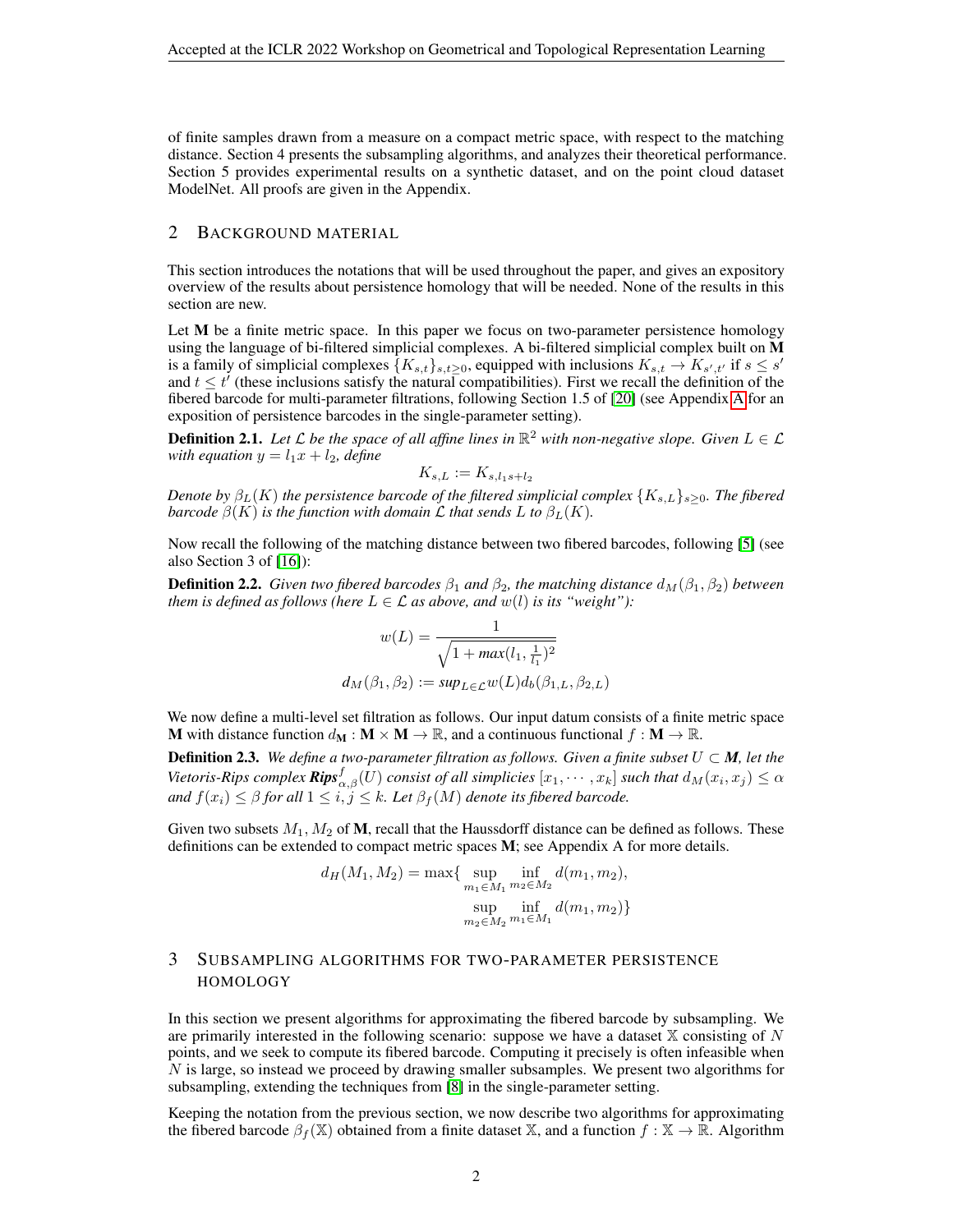|  | Algorithm 1 Closest subsample algorithm for multi-level set filtrations |
|--|-------------------------------------------------------------------------|
|--|-------------------------------------------------------------------------|

**Input:** dataset  $\mathbb{X}$ , function  $f : \mathbb{X} \to \mathbb{R}$ ,  $m, n$ for  $i = 0$  to  $m - 1$  do Let  $\mathbb{X}_{[i]}$  be a randomly chosen sample of X with size n; let  $d_i = d_H(\mathbb{X}_{[i],f}, \mathbb{X}_f)$ end for  $j = \arg \min d_H(\mathbb{X}, \mathbb{X}_i); \mathbb{X}' = \mathbb{X}_j; \ \epsilon = d_H(\mathbb{X}, \mathbb{X}')$  $1\leq i\leq m$ **Output:** subset X', such that  $|\mathbb{X}'| = m$  and  $d_M(\beta_f(\mathbb{X}), \beta_f(\mathbb{X}')) < 2\epsilon$ 

1 is an extension of the closest subsample approach from [\[8\]](#page-4-4). The Haussdorff distance between finite metric spaces can be computed efficiently (for instance, using the SciPy "directed Haussdorff" package). Experimental results from Section [4.1](#page-2-0) indicate that for some real-world datasets, Algorithm [2](#page-2-1) is more effective.

Algorithm 2 Haussdorff subsampling algorithm

```
Input: finite metric space M, error threshold \epsilon > 0Let \mathbb{M}' = \emptyset, V = \mathbb{X}while V \neq \emptyset do
     Pick x \in V randomly.
     Let \mathbb{M}' = \mathbb{M}' \cup xfor y \in V: do
          if d(y, x) < \epsilon: then
               V \leftarrow V - \{y\}end if
     end for
end while
Output: subset \mathbb{X}', such that |\mathbb{X}'| = m and d_M(\beta_f(\mathbb{X}), \beta_f(\mathbb{X}')) < 2\epsilon
```
## 4 EXPERIMENTS

In this section, we present experiments that illustrate the practicality of the subsampling algorithm from the previous section on both synthetic and real datasets. In both cases, the subsampling algorithm in the previous section can be used to quickly approximate the fibered barcode, within a reasonable margin of error. All experiments in this section were performed using the package Gudhi on Google CoLab Pro with a V100 GPU and 25GB RAM.

#### <span id="page-2-0"></span>4.1 3D POINT CLOUD DATASETS

ModelNet10 is a 3D point cloud classification datasets consists of 3991 training samples and 908 test instances belonging to 10 classes of objects (see [\[24\]](#page-5-3)). We select one poses from three different classes: "Toilet", "Chair" and "Bed". For  $0 \le i \le 2$ , let  $X_i$  consist of a  $N = 1000$  points chosen from the training samples. The following example illustrates the efficacy of Algorithm [2](#page-2-1) in this context (specifically in approximating the longest intervals of the persistent barcodes of  $\beta_f(X_i)$ ) restricted to the line  $y = x$ ). It is unclear if the topological information obtained in this manner can discriminate between classes in ModelNet10.

Example 4.1. *First we rescale the data points so that they are centered at zero, and each of the three components has unit variance. Let*  $f: X_i \to \mathbb{R}$  *be the function defined by*  $f(x) = \frac{||x||}{10}$  *for*  $e$ ach point  $x \in X_i$ . Consider the bi-filtered simplicial complex on  $X_i$  arising from the multi-level *set construction, and let*  $\beta_f(X_i)$  *denote its fibered barcode. Our objective in this example is to use the algorithms in Section* [3](#page-1-0)*<sup><i>to approximate*  $\beta_f(X_i)$ *, queried along a line L:*  $y = x$ *. Computing these*</sup> *persistence barcode* βf,L(Xi) *exactly requires more than* 310 *seconds for each of the three point clouds; see Figure [1](#page-3-0) for diagrams of the barcodes obtained. When using Algorithm 1, with* m = 100 *subsamples of*  $n = 400$  *points, we found that the approximate barcodes obtained are too coarse to retain much useful information. When we use the Haussdorff subsampling algorithm with*  $\epsilon = 0.2$ , we found that the longest intervals of the barcodes  $\beta_{f,L}(\tilde{X_i'})$  closely resemble those of  $\beta_{f,L}(X_i)$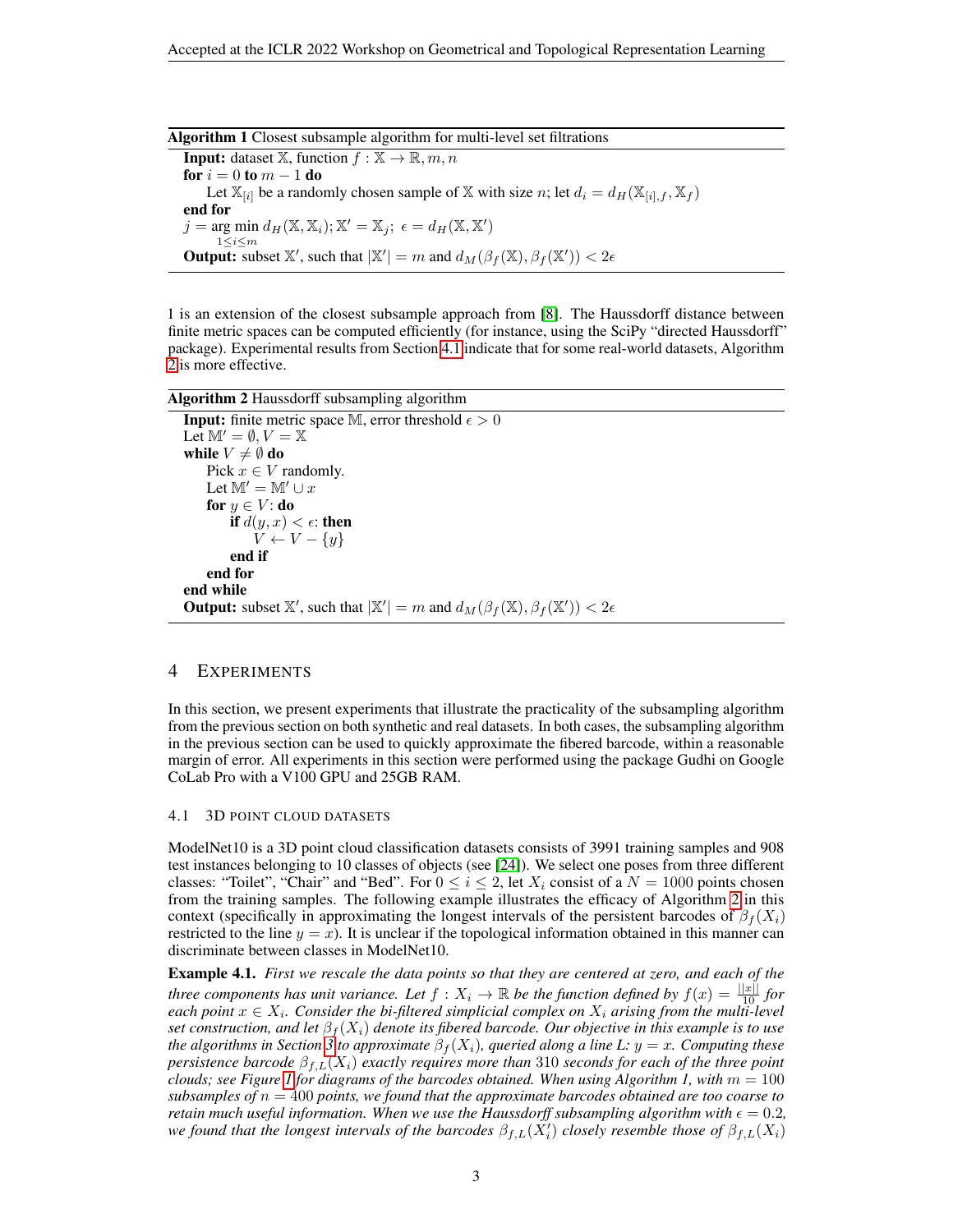<span id="page-3-1"></span>Table 1: Results of the subsampling algorithm for ModelNet. The "Class" column specifies which of the three point clouds are being used. The "Intervals" column lists all intervals in the persistent barcode  $\beta_{f,L}(X_i)$  of length at least 0.4. The "Intervals (Sample)" column lists all intervals in the persistent barcode  $\beta_{f,L}(X_i')$  of length at least 0.4, where  $X_i'$  is the subsample computed using Algorithm 2. The "Time" column specifies the number of seconds needed for both of these computations (the number in brackets refers to the number of points in the subsample).

| <b>CLASS</b>  | <b>INTERVALS</b> | <b>INTERVALS</b><br>(SAMPLE) | <b>TIME</b>                      |
|---------------|------------------|------------------------------|----------------------------------|
| <b>TOILET</b> | [0.349, 0.750]   | [0.361, 0.810]               | 27s (486 PTS)<br>311s (1000 PTS) |
| <b>CHAIR</b>  | [0.6811.21]      | [0.7141.26]                  | 5s (284 PTS)                     |
|               | [0.3391.71]      | [0.486 1.76]                 | 312s (1000 PTS)                  |
| <b>BED</b>    | [0.353 0.768]    | [0.436 0.845]                | 19s (434 PTS)                    |
|               | [0.3501.076]     | [0.4 1.08]                   | 312s (1000 PTS)                  |

*(specifically, the intervals whose length is at least* 0.4*). The results are presented in Table [1.](#page-3-1) Note however that most of the shorter intervals in*  $\beta_{f,L}(X_i)$  *cannot be reconstructed by subsampling in this fashion.*



Figure 1: Point clouds from ModelNet.

# <span id="page-3-0"></span>5 DISCUSSION AND CONCLUSION

In this work, we developed statistical techniques for analyzing multiparameter persistence homology. In particular, we establish convergence results the fibered barcode for a dataset (equipped with a multi-level set filtration) and analyze subsampling algorithms for efficiently approximating this quantity. This extends earlier work of [\[9\]](#page-4-5) and [\[8\]](#page-4-4) in the one-parameter setting. In future work,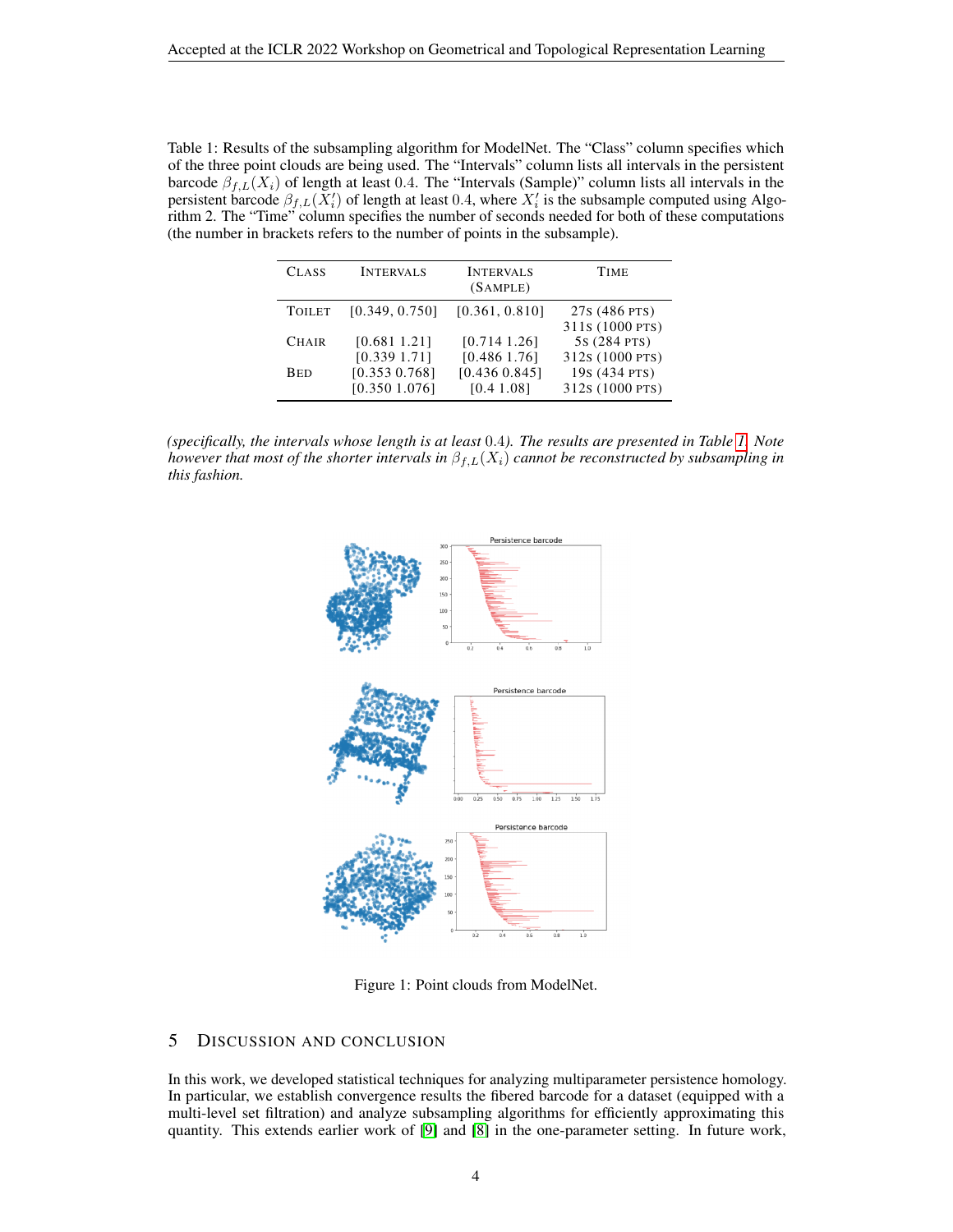we will investigate improvements to the subsampling algorithms using multiparameter persistence landscapes.

## **REFERENCES**

- [1] Blelloch, Guy; Fineman, Jeremy; Shun, Julian, Greedy sequential maximal independent set and matching are parallel on average, Proceedings of the twenty-fourth annual ACM symposium on Parallelism in algorithms and architectures. ACM, 308–317, 2012
- [2] A. Blumberg, M. Lesnick, Stability of 2-Parameter Persistent Homology. arXiv pre-print 2010:09628, 2020
- <span id="page-4-6"></span>[3] Bubenik, P. Statistical topological data analysis using persistence landscapes. Journal of Machine Learning Research, 16 (2015), 77-102.
- <span id="page-4-2"></span>[4] Carlsson, G., Zomorodian, A. The theory of multidimensional persistence. Discrete & Computational Geometry, 42(1):71–93, 2009.
- <span id="page-4-3"></span>[5] Cerri A., Fabio, B., Ferri, M., Frosini, P., Landi, C. Betti numbers in multidimensional persistent homology are stable functions. Mathematical Methods in the Applied Sciences, 36(12):1543–1557, 2013.
- [6] Chazal, F., Fasy, B., Lecci, F., Rinaldo, A. and Wasserman, L. Stochastic Convergence of Persistence Landscapes and Silhouettes. Proceedings of the thirtieth annual symposium on Computational geometry, June 2014, pp.474–483
- <span id="page-4-9"></span>[7] Chazal, F., Silva, V., Oudot, S. Persistence stability for geometric complexes, Geometriae Dedicata, Springer Verlag, 2014, 173, pp.193-214.
- <span id="page-4-4"></span>[8] F. Chazal, B.Fasy, F.Lecci, B. Michel., A.Rinaldo, L.Wasserman; Subsampling methods for persistent homology Proceedings of the 32nd International Conference on Machine Learning, Vol. 37, 2015.
- <span id="page-4-5"></span>[9] F. Chazal, M. Glisse, C. Labruere, B. Michel. Convergence rates for persistence diagram estimation in topological data analysis Journal of Machine Learning Research (JMLR), Vol. 16, p. 3603-3635, Dec. 2015.
- [10] Cuevas A. and Rodriguez-Casal, A., On boundary estimation, Advances in Applied Probability, 36(2):340-354, 2004.
- <span id="page-4-11"></span>[11] Cohen-Steiner, D., Edelsbrunner, H. and Harer, J. Stability of persistence diagrams. Discrete & Computational Geometry, 37(1):103-120, 2007.
- [12] Dudley R., The speed of mean Glivenko-Cantelli convergence, Ann. Math. Statist. 40 (1969), no. 1, 40-50
- <span id="page-4-1"></span>[13] Edelsbrunner, H., Letscher, D., Zomorodian, A. Topological persistence and simpli cation. Discrete & Computational Geometry, 28:511-533, 2002.
- [14] Fasy, B., Lecci, F., Rinaldo, A., Wasserman, L., Balakrishnan, S., and Singh, A. Confidence sets for persistence diagrams. The Annals of Statistics, 42(6):2301–2339, 2014b.
- <span id="page-4-12"></span>[15] Kalisnik, S., Lehn, C. and Limic, V. Geometric and probabilistic limit theorems in topological data analysis arXiv pre-print 1903.00470, 2019.
- <span id="page-4-8"></span>[16] Kerber, M., Lesnick, M. and Oudot, S. Exact Computation of the Matching Distance on 2-Parameter Persistence Modules. 35th International Symposium on Computational Geometry, SoCG (June 18-21, 2019), Oregon, USA
- [17] Kerber, M. and Rolle, A., Fast Minimal Presentations of Bi-graded Persistence Modules. arXiv pre-print 2010.15623, 2020
- <span id="page-4-10"></span>[18] Hatcher, A. Algebraic Topology. Cambridge Univ. Press, 2001.
- <span id="page-4-0"></span>[19] Hu, X., Fuxin, L., Samaras, D., Chen, C., Topology-Preserving Deep Image Segmentation, 33rd Conference on Neural Information Processing Systems (NeurIPS 2019), Vancouver, Canada.
- <span id="page-4-7"></span>[20] Lesnick, M. and Wright, M. Interactive Visualization of 2-D Persistence Modules. arXiv pre-print 1512.00180, 2015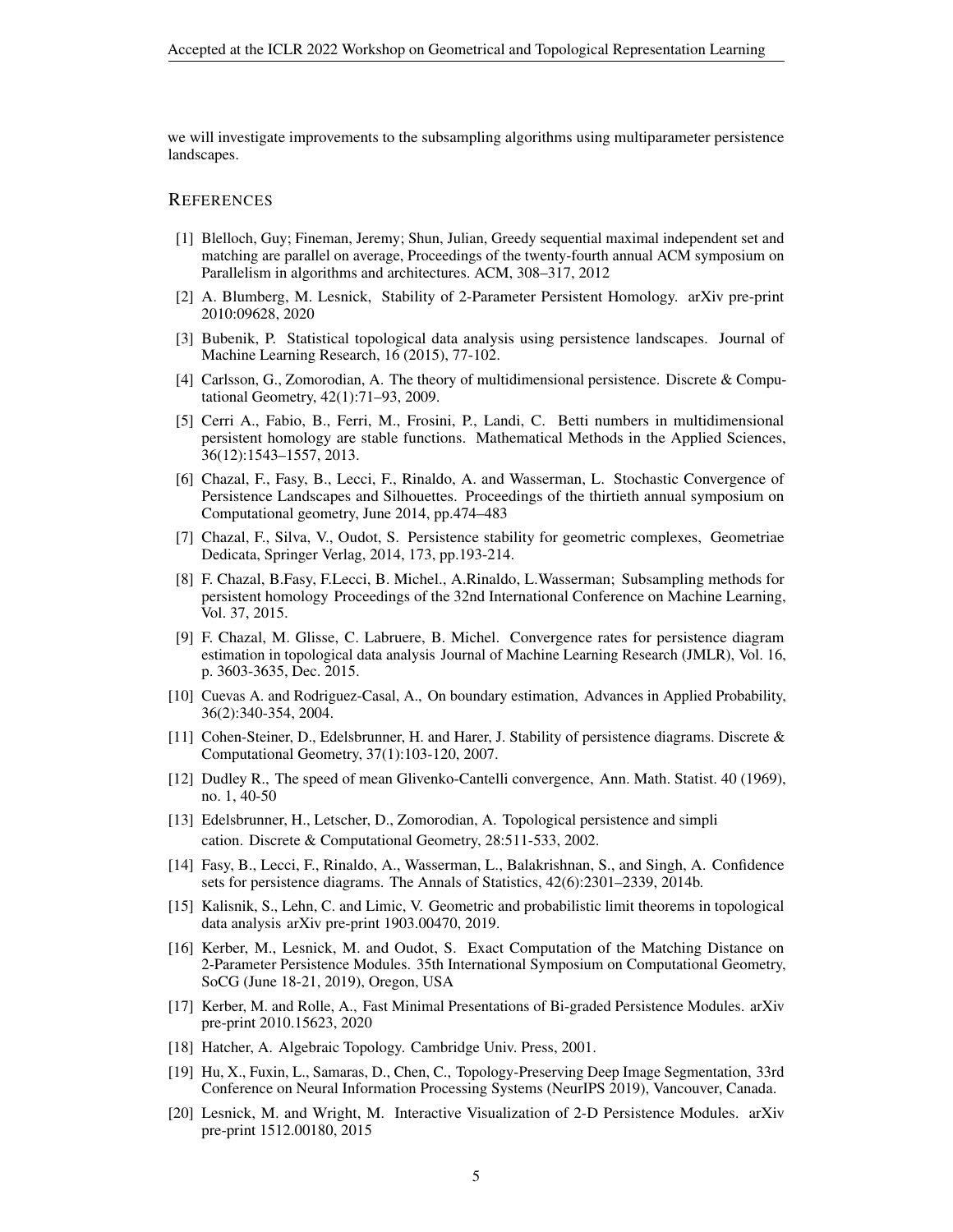- <span id="page-5-0"></span>[21] Nicolau, M., Levine, A. and Carlsson, G., Topology based data analysis identifies a subgroup of breast cancers with a unique mutational profile and excellent survival. PNAS April 26, 2011 108 (17) 7265-7270
- [22] Varadarajan, V. Weak convergence of measures on separable metric spaces. Sankhyā: The Indian Journal of Statistics, Vol. 19, No. 1/2 (Feb., 1958), pp. 15-22
- [23] Vipond, O. Multiparameter persistence landscapes. Journal of Machine Learning Research, 21(61):1–38, 2020.
- <span id="page-5-3"></span>[24] Wu Z., Song S., Khosla A., Yu F., Zhang L., Tang X. and Xiao, J. 3D ShapeNets: A Deep Representation for Volumetric Shapes Proceedings of 28th IEEE Conference on Computer Vision and Pattern Recognition, 2015
- <span id="page-5-1"></span>[25] Zomorodian A. and Carlsson, G. Computing persistent homology. Discrete & Computational Geometry, 33(2):249-274, 2005.

## <span id="page-5-2"></span>A SINGLE-PARAMETER PERSISTENCE HOMOLOGY

Let M be a compact metric space with distance function  $d_M : M \times M \to \mathbb{R}$ . In practice, M will usually be a finite subset of Euclidean space  $\mathbb{R}^n$ , but the results here are stated in more generality. The definition of persistence homology uses the language of simplicial complexes. Here we outline the key concepts, and refer the reader to [\[7\]](#page-4-9) for a detailed treatment and [\[18\]](#page-4-10) for an introduction to simplicial homology. See also [\[13\]](#page-4-1) and [\[25\]](#page-5-1) for the original papers in the setting where  $M$  is a finite set.

A simplicial complex  $C$  is a set of simplexes (i.e. points, lines, triangles, and their higher-dimensional counterparts) such that any face of a simplex in  $C$  is also in  $C$ , and the intersection of two simplices in  $C$  is either empty or a face of both simplices. The simplicial complexes that are of interest to us are the Vietoris-Rips complexes  $Rips_s(M)$ , defined for a metric space M and  $s \ge 0$ . A simplex  $[m_0, \dots, m_k] \in \mathbb{R}$ ips<sub>s</sub> $(M)$  if  $d_M(m_i, m_j) \leq s$  for  $0 \leq i \leq k$ . Note that if  $s \leq s'$ , then there is an inclusion from  $Rips_s(M)$  to  $Rips_{s'}(M)$ ; we refer to the family  $\{Rips_s(M)\}_{s\geq 0}$  as a filtered simplicial complex.

The persistent barcode  $\beta_i(M)$  of this filtered simplicial complex is obtained by considering the homology groups of the simplicial complexes,  $H^i(Rips_s(M))$ . These are vector spaces equipped with linear maps  $H^i$ (Rips<sub>s</sub>(M))  $\to H^i$ (Rips<sub>s</sub>/(M)) coming from the above inclusions. The persistent barcode  $\beta_i(M)$  is a statistical summary consisting of intervals  $\{[b_k, d_k]\}_{1 \leq k \leq n}$ . The bottleneck distance  $d_b$  between two persistent barcodes is the smallest  $\epsilon$  such that there is an  $\epsilon$ -matching between the two barcodes (i.e. any interval  $[b_k, d_k]$  from one barcode of length more than  $\epsilon$  must be matched to an interval  $[b'_j, d'_j]$  from the other barcode, with the Cartesian distance between the two points in  $\mathbb{R}^2$  being less than  $\epsilon$ ).

# B CONVERGENCE OF THE FIBERED BARCODE FOR TWO-PARAMETER PERSISTENCE HOMOLOGY

## B.1 STABILITY RESULTS FOR PERSISTENCE HOMOLOGY

One of the most important properties of persistence barcodes is their stability with respect to the Haussdorff distance, which was established in [\[11\]](#page-4-11) and [\[7\]](#page-4-9). Given two subsets  $M_1, M_2$  of a compact metric space  $M$ , recall that the Haussdorff distance:

$$
d_H(M_1, M_2) = \max\{\sup_{m_1 \in M_1} \inf_{m_2 \in M_2} d(m_1, m_2),
$$
  
 
$$
\sup_{m_2 \in M_2} \inf_{m_1 \in M_1} d(m_1, m_2)\}
$$

The stability property is the following:

$$
d_b(\beta_i(M_1), \beta_i(M_2)) \le 2d_H(M_1, M_2)
$$

This statement is often phrased using the Gromov-Haussdorff distance instead, but we will not need that level of generality here. Now we state extensions of these results to the multi-parameter setting, specifically for the multi-level set filtration and the Degree-Rips filtration.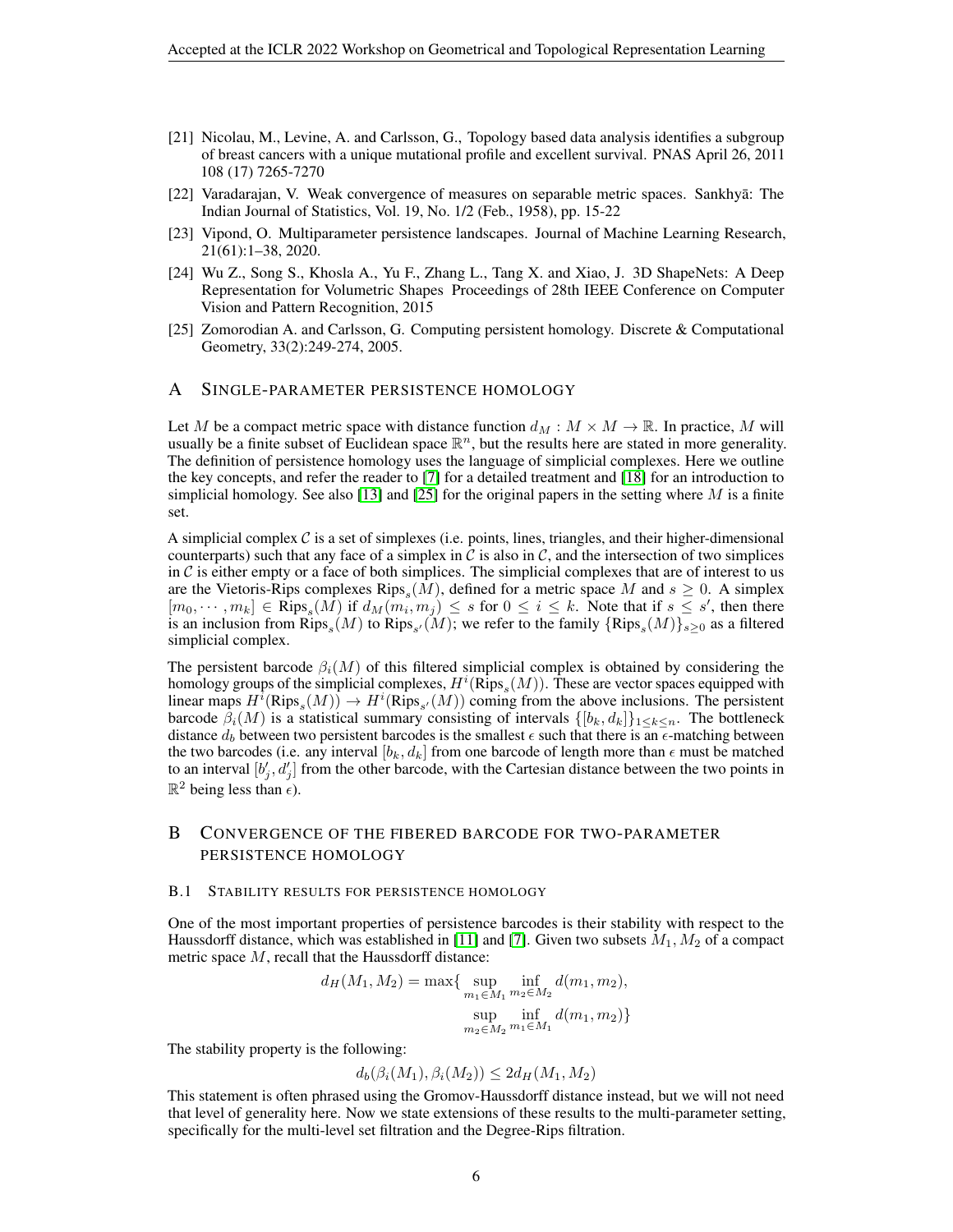<span id="page-6-0"></span>**Definition B.1.** Let  $\widehat{f}: M \to M \times \mathbb{R}$  be the embedding defined by  $\widehat{f}(m) = (m, f(m))$ . Given any *subset*  $S \subset M$ , let  $S_f \subset M \times \mathbb{R}$  *be its image under the map*  $\widehat{f}$ *.* 

<span id="page-6-4"></span>**Proposition B.2.** Let M be a compact metric space equipped with a function  $f : M \to \mathbb{R}$ . Given *subsets*  $S, S'$  *of M:* 

$$
d_M(\beta_f(S), \beta_f(S')) \leq 2d_H(S_f, S_f')
$$

See Appendix A for a more detailed statement and proof.

### <span id="page-6-1"></span>B.2 MULTIPARAMETER SUBLEVEL-SET FILTRATIONS

Let M be a compact metric space, and  $f : M \to \mathbb{R}$  is a continuous function. Denote by  $\beta_f(M)$  its fibered barcode, as defined in Section ??. Suppose that we observe a sample  $X = \{X_1, \dots, X_n\}$ drawn from an unknown measure  $\mu$  on M, and the values  $f(X_i)$  for  $1 \leq i \leq n$ . In this section we analyze the performance of the quantity  $\beta_f(\mathbb{X})$  as an estimator of  $\beta_f(M)$ . First we extend Theorem 3.1 from [\[15\]](#page-4-12) to this setting.

<span id="page-6-3"></span>**Theorem B.3.** Let  $X_1, X_2, \cdots$  be i.i.d valued random variables chosen from the measure  $\mu$  on M, *which is supported on a compact subset*  $\mathbb{X}_{\mu}$ *. Let*  $\mathbb{X}_{n} = \{X_1, \cdots, X_n\}$ *. The following holds almost surely:*

$$
\beta_f(\mathbb{X}_{\mu}) = \lim_{n \to \infty} \beta_f(\mathbb{X}_n)
$$

Next we study the convergence rate for the above result with respect to the matching distance on fibered barcodes, extending Corollary 3 of [\[9\]](#page-4-5). Let  $M_f \subset M \times \mathbb{R}$  be as defined in Definition [B.1,](#page-6-0) and  $i_f : M \to M_f$  be the natural map. Let  $\mu_f = i_{f \ast} \mu$  be the pushforward measure on  $M_f$ .

**Assumption 1.** Suppose that the induced measure  $\mu_f$  satisfies the  $(a, b)$ -standard assumption, for some fixed constants  $a, b > 0$ : given any  $x \in M \times \mathbb{R}$  and  $r > 0$ ,  $\mu(B(x, r)) \ge \min\{ar^b, 1\}$ .

<span id="page-6-2"></span>**Theorem B.4.** *Suppose that we have a sample of n points*  $\mathbb{X}_n = \{X_1, \dots, X_n\}$  *drawn from an unknown measure* µ*.*

$$
\mathbb{P}(d_M(\beta_f(\mathbb{X}_{\mu}), \beta_f(\mathbb{X}_{n})) > \epsilon) < \frac{2^b}{a\epsilon^b} \exp(-na\epsilon^b)
$$

The above theorem can be used to construct confidence sets for the fibered barcode, following Section 3.4 in [\[9\]](#page-4-5).

<span id="page-6-5"></span>**Proposition B.5.** Let  $\alpha \in (0,1)$  be chosen arbitrarily. Suppose c satisfies  $\frac{e^{-c}}{c} < \frac{\alpha}{n2^b}$ . The following *is a confidence interval for*  $\beta_f(\mathbb{X}_{\mu})$  *with level*  $1 - \alpha$ *:* 

$$
B_{d_M}\left(\beta(\mathbb{X}_n),\sqrt[b]{\frac{c}{na}}\right)
$$

### B.3 RISK ANALYSIS OF THE CLOSEST SUBSAMPLE FOR MULTI-LEVEL SET FILTRATIONS

We return to the setting from Sections [B.2.](#page-6-1) Assume that  $M = X$  is a finite metric space, equipped with a function  $f : \mathbb{X} \to \mathbb{R}$  and let  $\mu$  be the discrete uniform distribution centered on  $\mathbb{X}$ . In particular, we assume that the induced measure  $\mu_f$  satisfies the  $(a, b)$ -standard assumption. Let  $\mathbb{X}_{[1]}, \cdots, \mathbb{X}_{[m]}$ be m independent subsamples of size n chosen from  $\mu$ .

Definition B.6. *Define the closest subsample as follows (here* H *denotes the Haussdorff distance* between the finite metric spaces  $\mathbb X$  and  $\mathbb X_i$ , and the notation  $\mathbb X_{[i],f}$  was introduced in Definition [B.1\)](#page-6-0):

$$
\widehat{\mathbb{X}}_n^{(m)} = \underset{1 \le i \le m}{\arg min} d_H(\mathbb{X}_f, \mathbb{X}_{[i], f})
$$

<span id="page-6-6"></span>The following proposition follows from Theorem [B.4.](#page-6-2) Proposition B.7.

$$
\mathbb{P}(d_M(\beta_f(\widehat{\mathbb{X}}_n^{(m)}), \beta_f(\mathbb{X})) > \epsilon) \le \left[\frac{2^b}{a\epsilon^b}exp(-na\epsilon^b)\right]^m
$$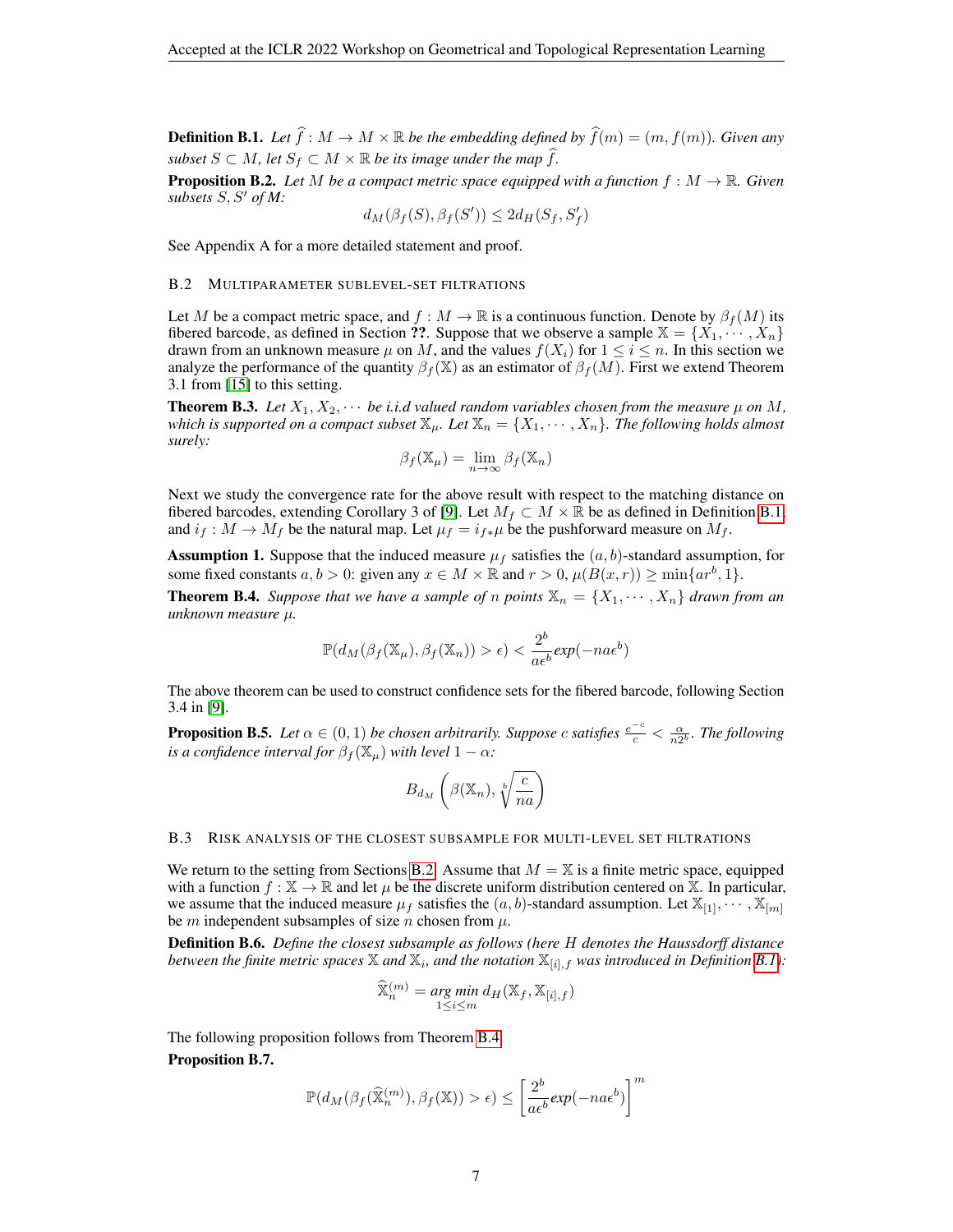# C PROOFS

#### C.1 STABILITY OF MATCHING DISTANCE FOR MULTI-PARAMETER PERSISTENCE FILTRATIONS

In this subsection we prove Proposition 2.6, and establish that the fibered code  $\beta_f(M)$  is well-defined for any compact metric space M (in Section 2.2.1,  $\beta_f(M)$  was defined for finite metric spaces M).

First we establish Proposition 2.6 in the setting where  $M$  is a finite metric space, keeping the notation from Section 2.2.1. In particular, recall that  $d : M \times M \to \mathbb{R}$  is the distance function,  $\mathcal{L}$  is the space of all affine lines in  $\mathbb{R}^2$  with non-negative slope, and  $L \in \mathcal{L}$  is a line  $y = l_1x + l_2$ .

## Proposition 2.6

$$
d_M(\beta_f(S), \beta_f(S')) \le 2d_H(S_f, S'_f)
$$

*Proof of Proposition 2.6, when* M *is finite.* By definition of the multiparameter interleaving distance, the above statement is equivalent to the below inequality. Here  $Rips_L^f(S) = \{Rips_{L,a}^f(S)\}_{a \in \mathbb{R}}$ is the filtered simplicial complex defined via  $Rips_{L,a}^f(S) = Rips_{t_1(a),t_2(a)}^f(S)$  where  $t_1(a) =$  $\frac{a}{\sqrt{l_1^2+1}}, t_2(a) = \frac{l_1a+l_2}{\sqrt{l_1^2+1}}$  $\frac{a+1}{l_1^2+1}$ .

$$
w(L)d_B(\mathrm{Rips}^f_L(S),\mathrm{Rips}^f_L(S'))\leq 2d_H(S_f,S'_f)
$$

To prove this, we follow the approach used in Lemma 4.3 of [\[7\]](#page-4-9) to prove the analogous result in the the one-parameter setting, and start by recalling the definitions.

**Definition C.1.** Let  $S = (S_a)_{a \in \mathbb{R}}$  and  $T = (T_a)_{a \in \mathbb{R}}$  be filtered simplicial complexes with vertex sets X and Y. A multivalued map  $\overline{C}$  :  $X \to Y$  is  $\epsilon$ -simplicial if for any  $\sigma \in S_a$  and  $a \in \mathbb{R}$ , every finite *subset of*  $C(\sigma)$  *is a simplex of*  $T_{a+\epsilon}$ *.* 

Proposition 4.2 of [\[7\]](#page-4-9) states that if  $C : X \rightarrow Y$  is a multi-valued map with an inverse  $C<sup>T</sup>$ , then if C and  $C<sup>T</sup>$  are both  $\epsilon$ -simplicial, then the persistence modules  $H(S)$  and  $H(T)$  are  $\epsilon$ -interleaved. Now it suffices to show that the filtered complexes  $Rips_L^f(S)$  and  $Rips_L^f(S')$  are  $\epsilon$ -interleaved, when  $\epsilon$  >  $\frac{2}{w(l)}d_H(S_f, S'_f)$ . Consider the subset  $X \subset S \times S'$  of points  $(u, u')$  such that  $d(u, u') \leq d_H(S_f, S'_f)$ , and let C be the corresponding multi-valued map.

Given a simplex  $\sigma \in \text{Rips}_{L}^{f}(S)_{a}$ , we must show that any finite subset  $\tau \in C(\sigma)$  lies in  $\text{Rips}_{L}^{f}(S')_{a+\epsilon}$ . Given any two points  $u'_1 = (m'_1, f'_1), u'_2 = (m'_2, f'_2) \in C(\sigma)$ , suppose  $u'_1 \in C(u_1), u'_2 \in C(u_2)$  for  $u_1 = (m_1, f_1), u_2 = (m_2, f_2) \in \sigma$ . Then for  $i = 1, 2$ :

$$
d(m_1, m_2) \le \frac{a}{\sqrt{l_1^2 + 1}}; \qquad f_i \le \frac{l_1 a + l_2}{\sqrt{l_1^2 + 1}}
$$
  

$$
d(m'_1, m'_2) \le d(m_1, m_2) + d(m_1, m'_1) + d(m'_2, m_2)
$$
  

$$
\le \frac{a}{\sqrt{l_1^2 + 1}} + 2d_H(U, U') \le \frac{a}{\sqrt{l_1^2 + 1}} + w(l)\epsilon
$$
  

$$
\le \frac{a + \epsilon}{\sqrt{l_1^2 + 1}}
$$
  

$$
f'_i \le \frac{l_1 a + l_2}{\sqrt{l_1^2 + 1}} + |f'_i - f_i| \le \frac{l_1 a + l_2}{\sqrt{l_1^2 + 1}} + \epsilon w(L)
$$
  

$$
\le \frac{l_1 a + l_2}{\sqrt{l_1^2 + 1}} + \epsilon \frac{l_1}{\sqrt{l_1^2 + 1}} = \frac{l_1(a + \epsilon) + l_2}{\sqrt{l_1^2 + 1}}
$$

It now follows that  $\tau \in C(\sigma)$  lies in  $Rips<sup>l</sup>(U)_{a+\epsilon}$ , completing the proof.

For the rest of this section, M will be a compact metric space. Now we will show that  $\beta_f(M)$  can be defined in this level of generality, and that Proposition 2.6 holds in this setting. Both of these follow from Proposition [C.4](#page-8-0) below, which we will establish following the approach in Section 2.4 of [\[15\]](#page-4-12).

 $\Box$ 

Definition C.2. *Let* F(M) *denote the set of finite non-empty subsets of the metric space* M*. Let* K(M) *denote the set of compact subsets of the metric space* M*.*